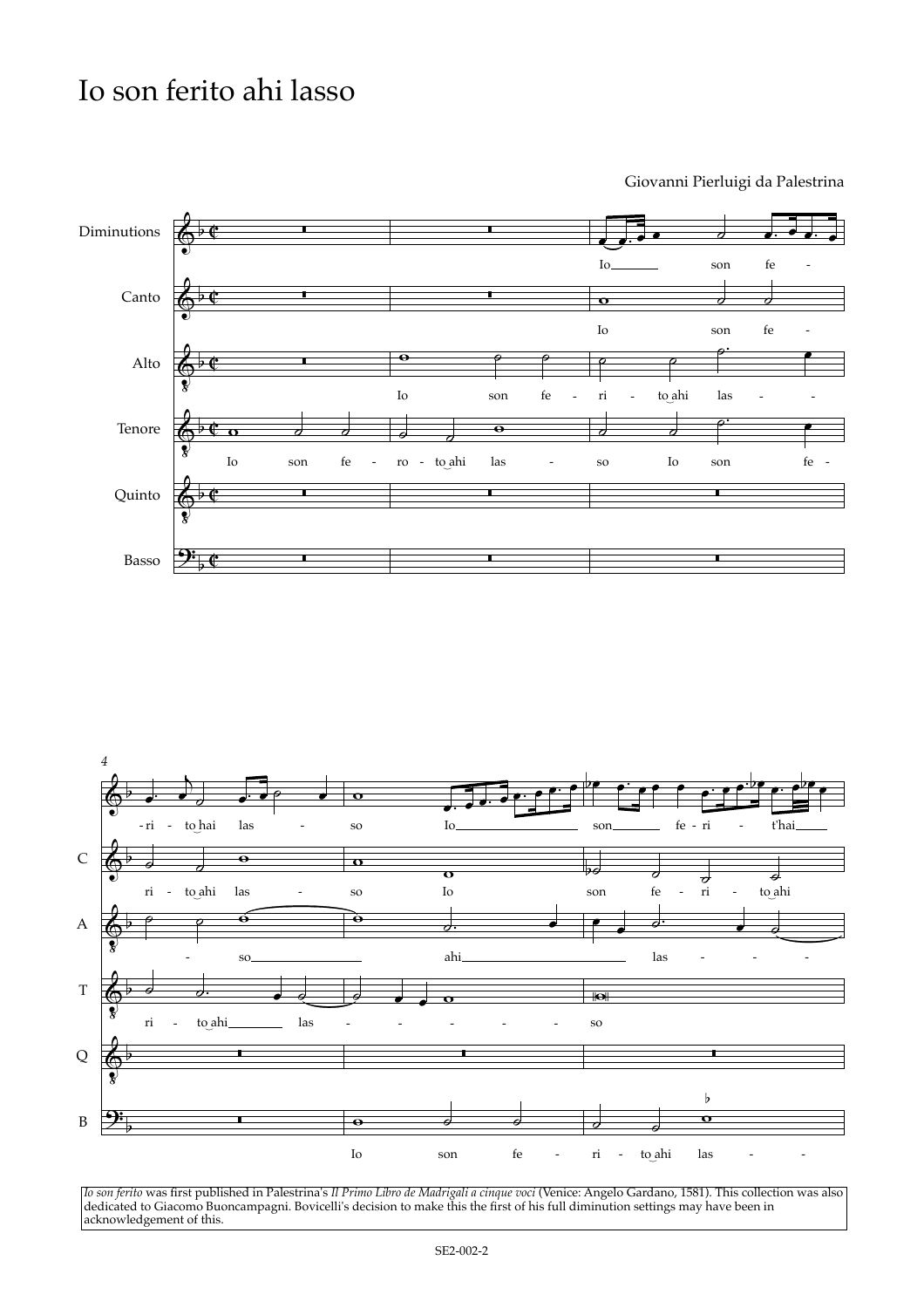

 $\overline{2}$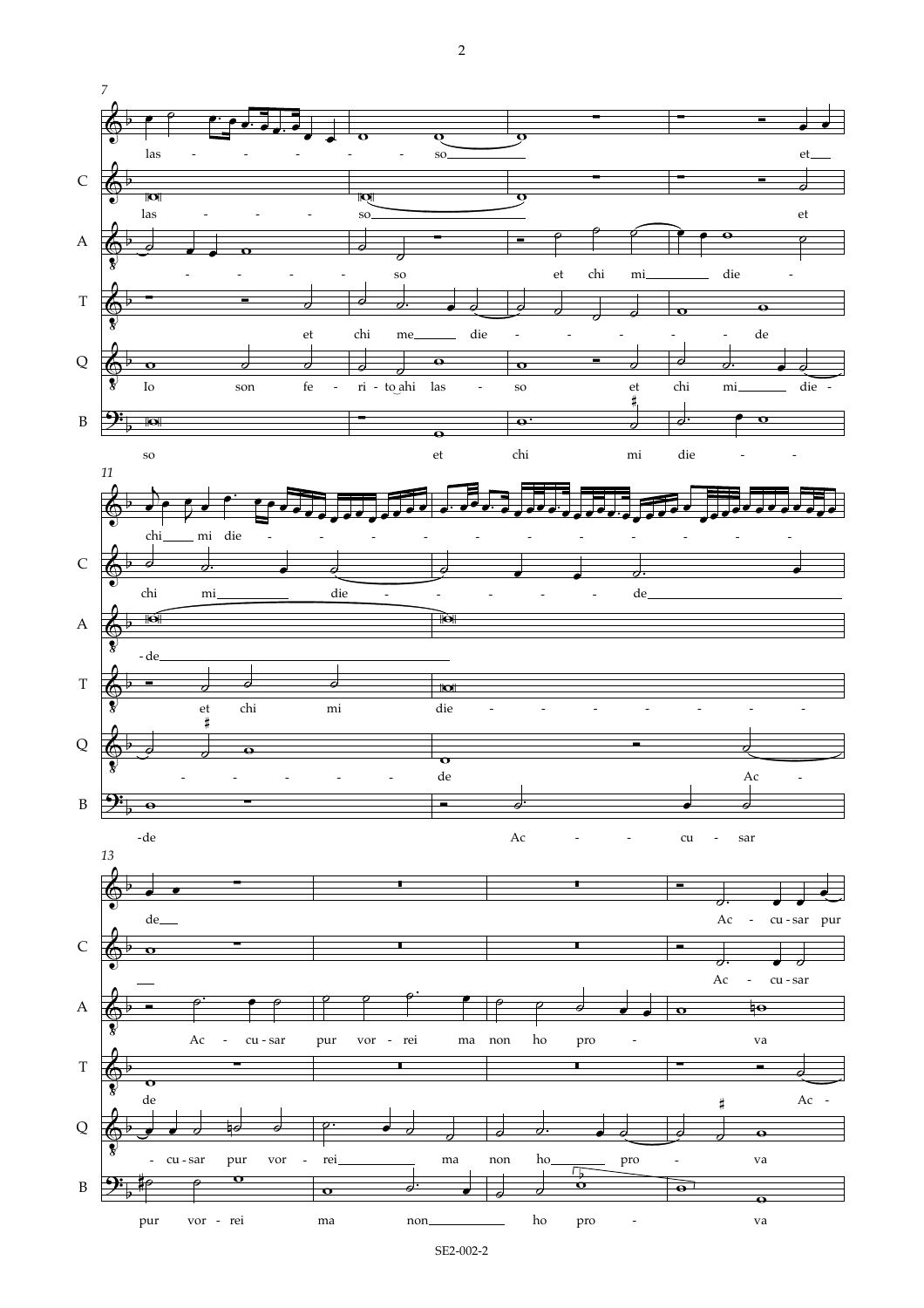

 $\overline{3}$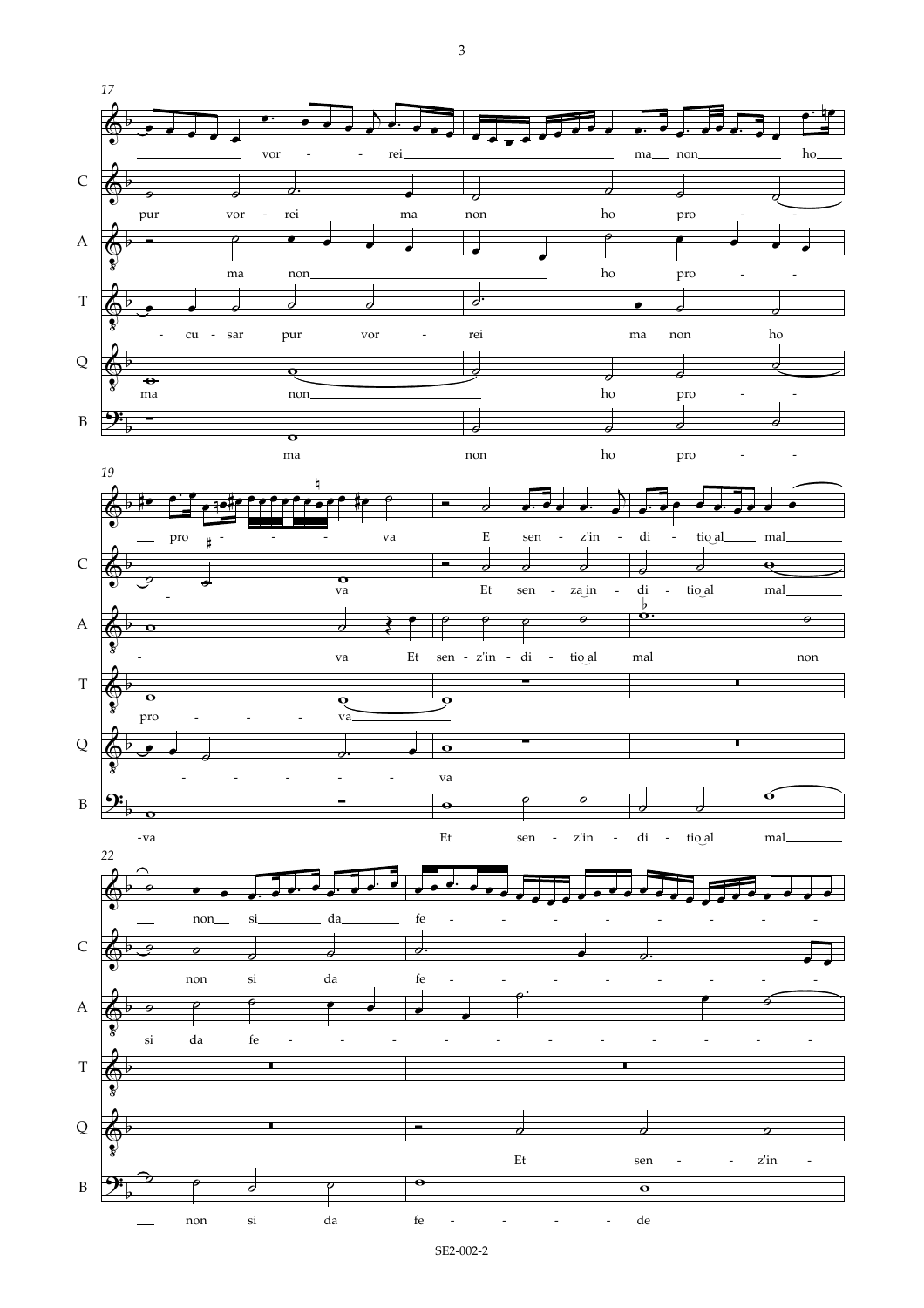

 $\overline{4}$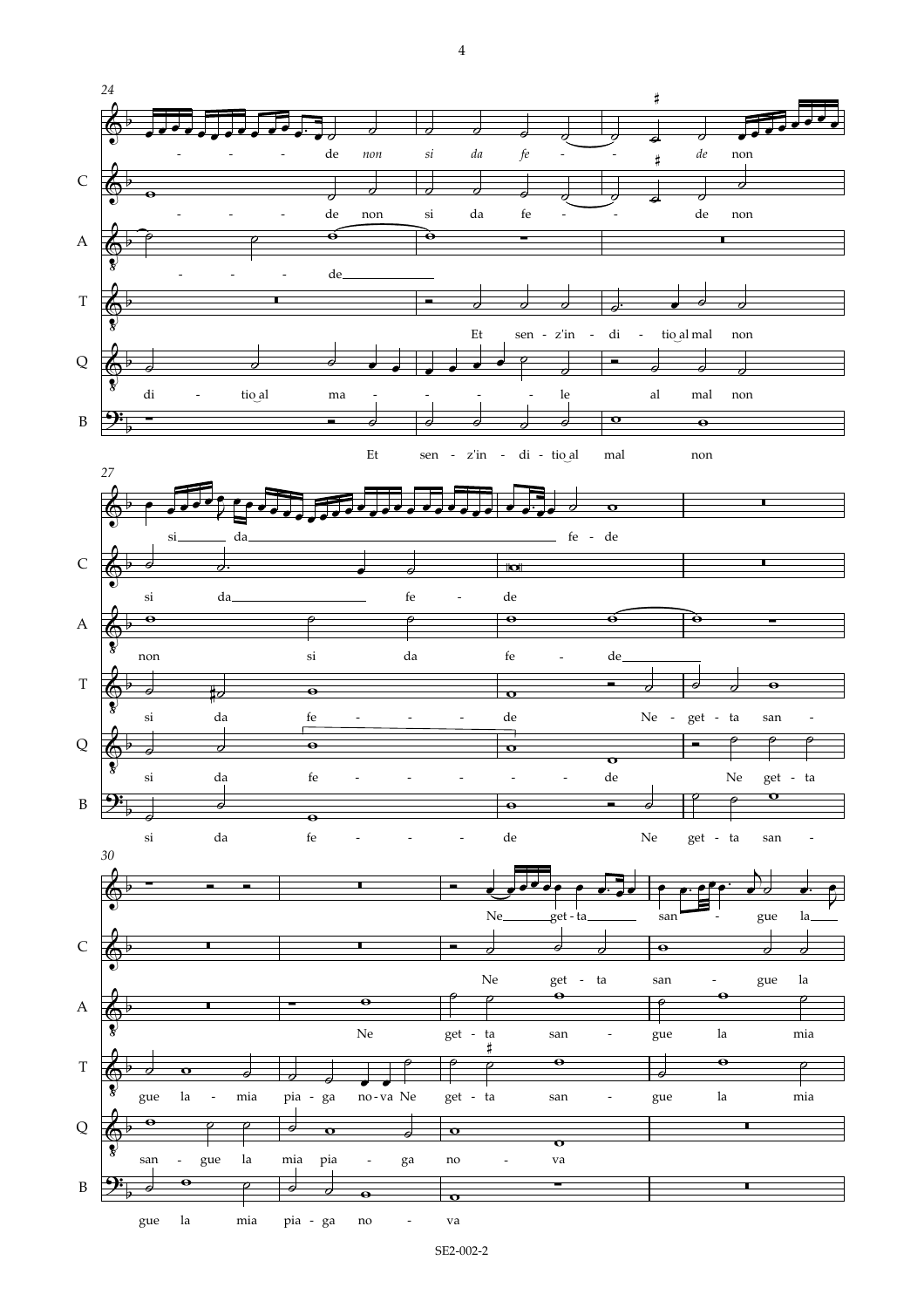

ve - - de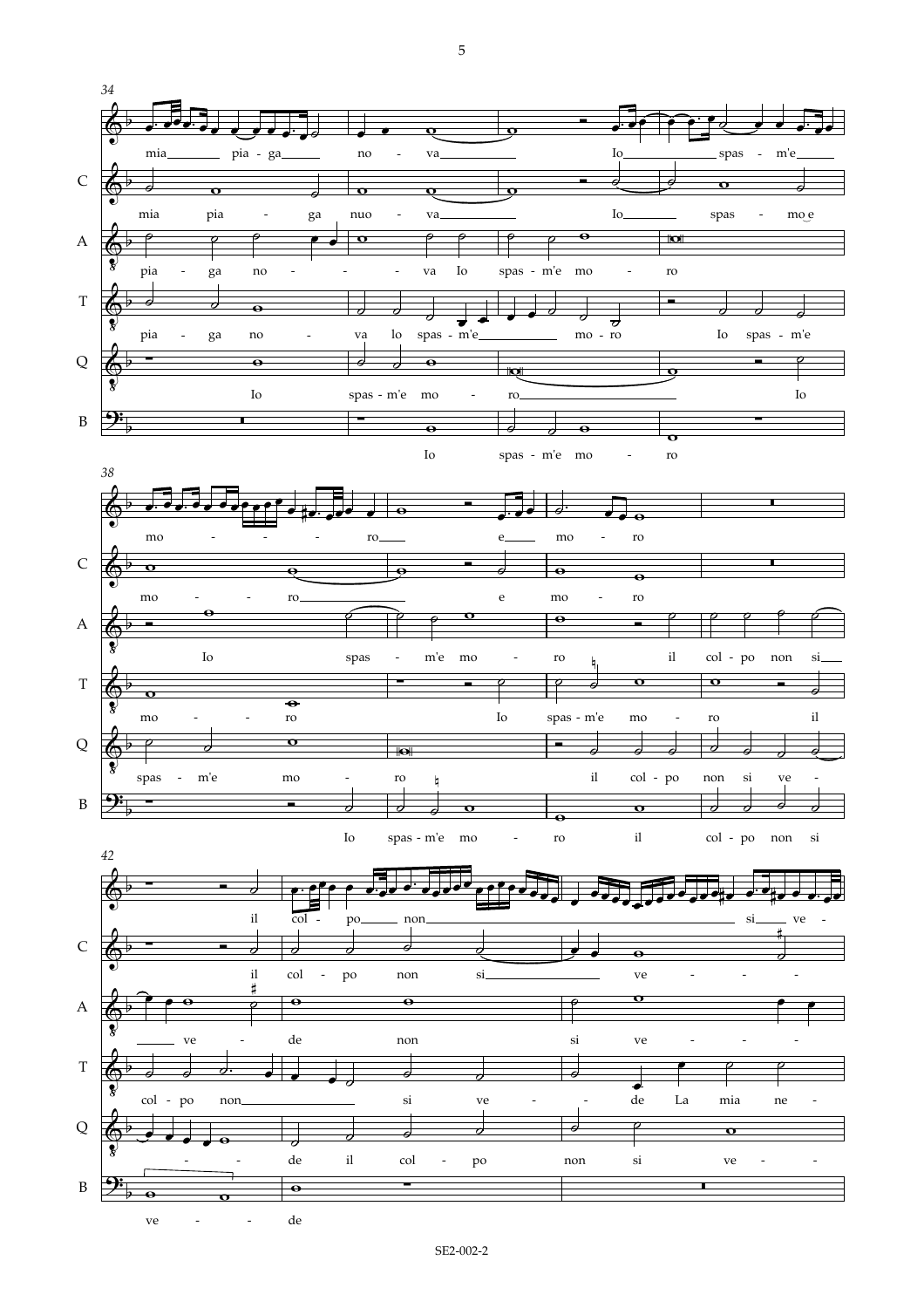

 $\overline{6}$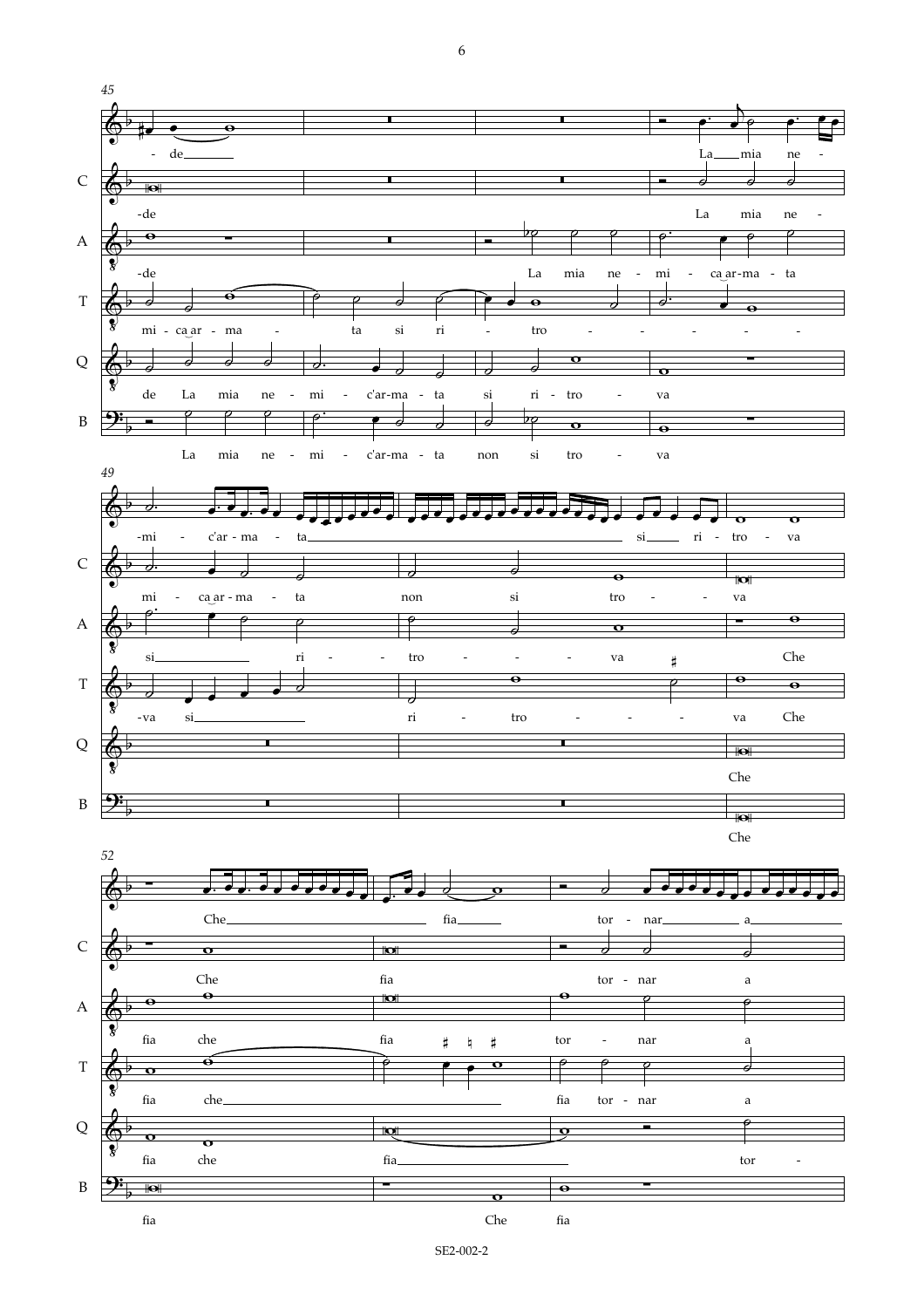

 ${\rm Che}$ sol m'hab-bi'a  ${\rm sa}$  $\mathcal{A}$